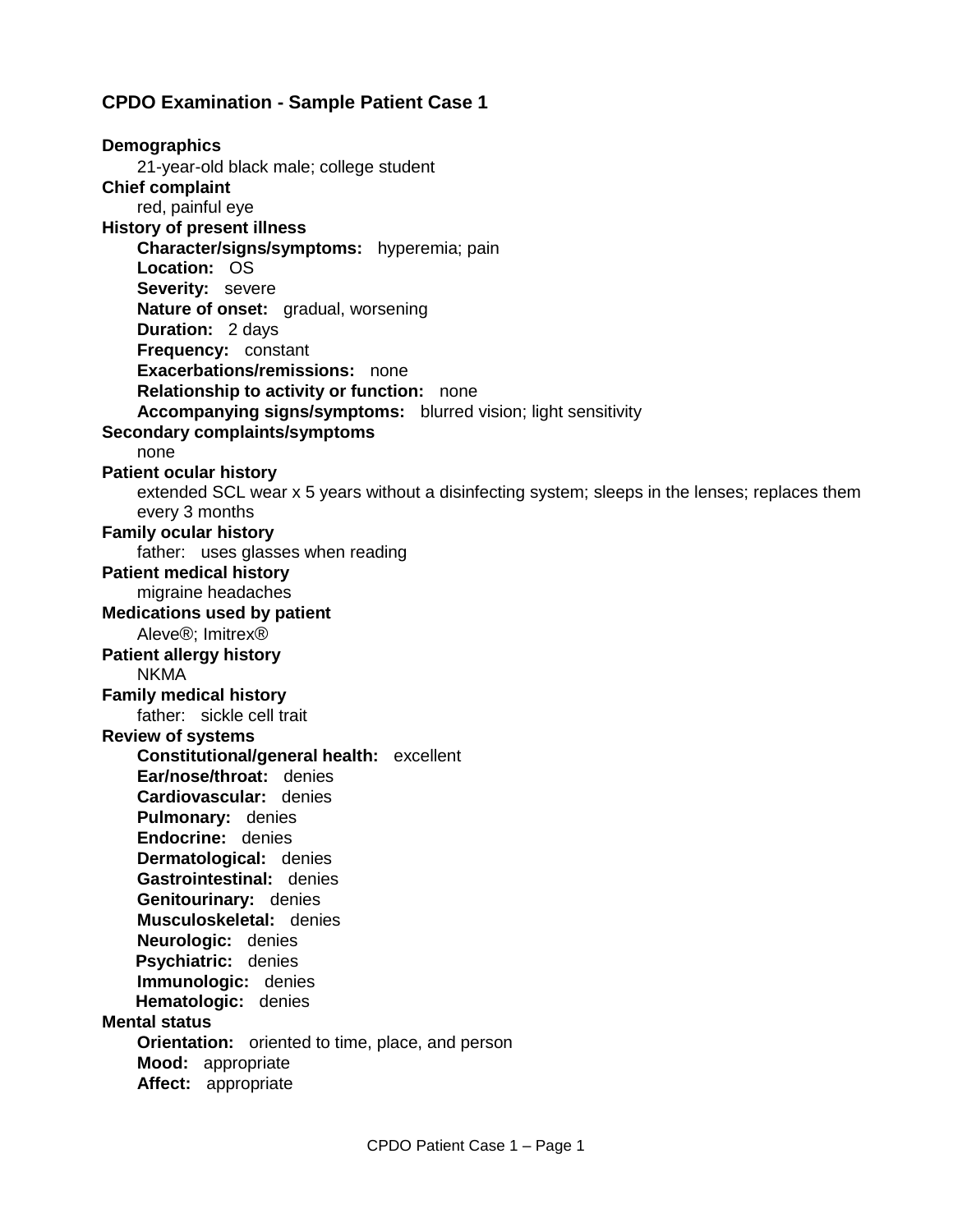**Clinical findings BVA:** Distance OD: 20/25 OS: 20/40 **Pupils:** PERRL, negative RAPD **EOMs:** full, no restrictions OD, OS **Confrontation fields:** FTFC OD, OS **Slit lamp:** lids/lashes/adnexa: unremarkable OD, mild lid swelling OS conjunctiva: normal OD, 3+ diffuse injection OS cornea: clear OD; see *Image 1* OS, 4 mm area of dense fluorescein staining OS anterior chamber: deep and quiet OD, see *Image 2* OS iris: normal OD, OS lens: clear OD, OS vitreous: clear OD, OS **IOPs:** 15 mmHg OD, 10 mmHg OS @ 10:40 a.m. by non-contact tonometry **Fundus OD:** C/D, macula, posterior pole: see *Image 3*  periphery: unremarkable **Fundus OS:** C/D, macula, posterior pole: see *Image 4* periphery: unremarkable **Blood pressure:** 122/76 mmHg, right arm, sitting **Pulse:** 82 bpm, regular **Body mass index:** 20.6 Reference ranges < 18.5 underweight 18.5 - 24.9 normal 25.0 - 29.9 overweight > 30.0 obese **Laboratory tests:** Results Results Reference ranges Glucose 74 mg/dL 65 - 115 (fasting) Urea nitrogen 7 mg/dL 5 - 24 Creatinine 0.9 mg/dL 0.7 - 1.4 Sodium 140 meg/L 136 - 146 Potassium 4.4 meq/L 3.7 - 5.3 Chloride 105 meg/L 101 - 111 CO2 25 meq/L 21 - 31 Calcium 9.1 mg/dL 8.5 - 10.2 RBC 5.3 M/uL 4.5 - 5.9 (male) Hgb 16.2 g/dL 13.5 - 17.5 (male) Hct 48% 42 - 54 (male) MCV 91 fL 80 - 103 MCH 31 pg 26 - 34 MCHC 34 g/dL 30 - 37 RDW-CV 12.2% 12.2% 11.5 - 14.5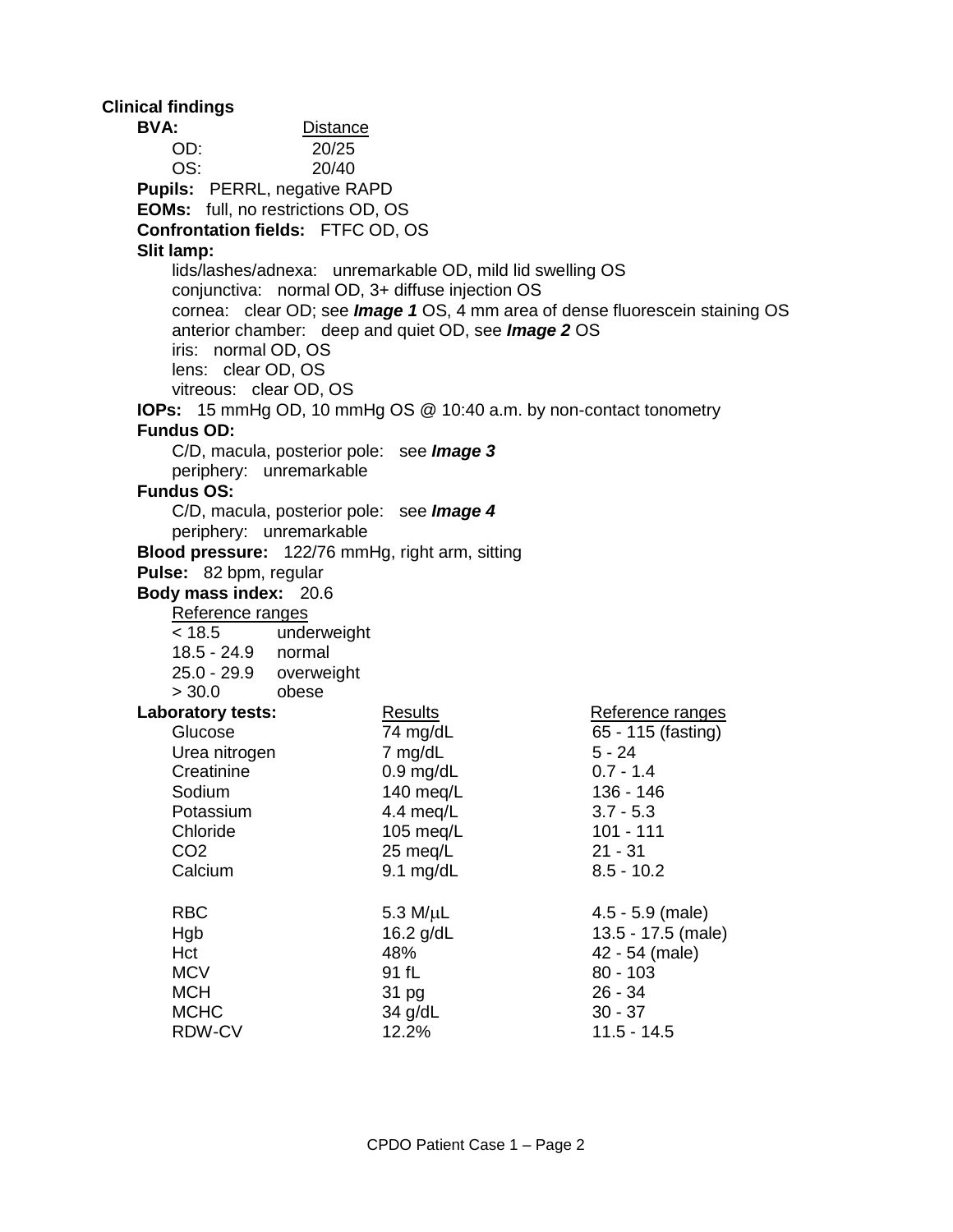| <b>WBC</b> | 5.5 $K/\mu$ L | $3.9 - 11.0$ |
|------------|---------------|--------------|
| Neutrophil | 60%           | $49 - 78$    |
| Lymphocyte | 33%           | $20 - 45$    |
| Monocyte   | 4.2%          | $3.0 - 9.5$  |
| Eosinophil | 2.2%          | $0.0 - 4.0$  |
| Basophil   | 0.6%          | $0.0 - 3.0$  |
| Platelet   | 156 K/µL      | $130 - 400$  |
| <b>MPV</b> | 8.9 fL        | $7.4 - 12.0$ |





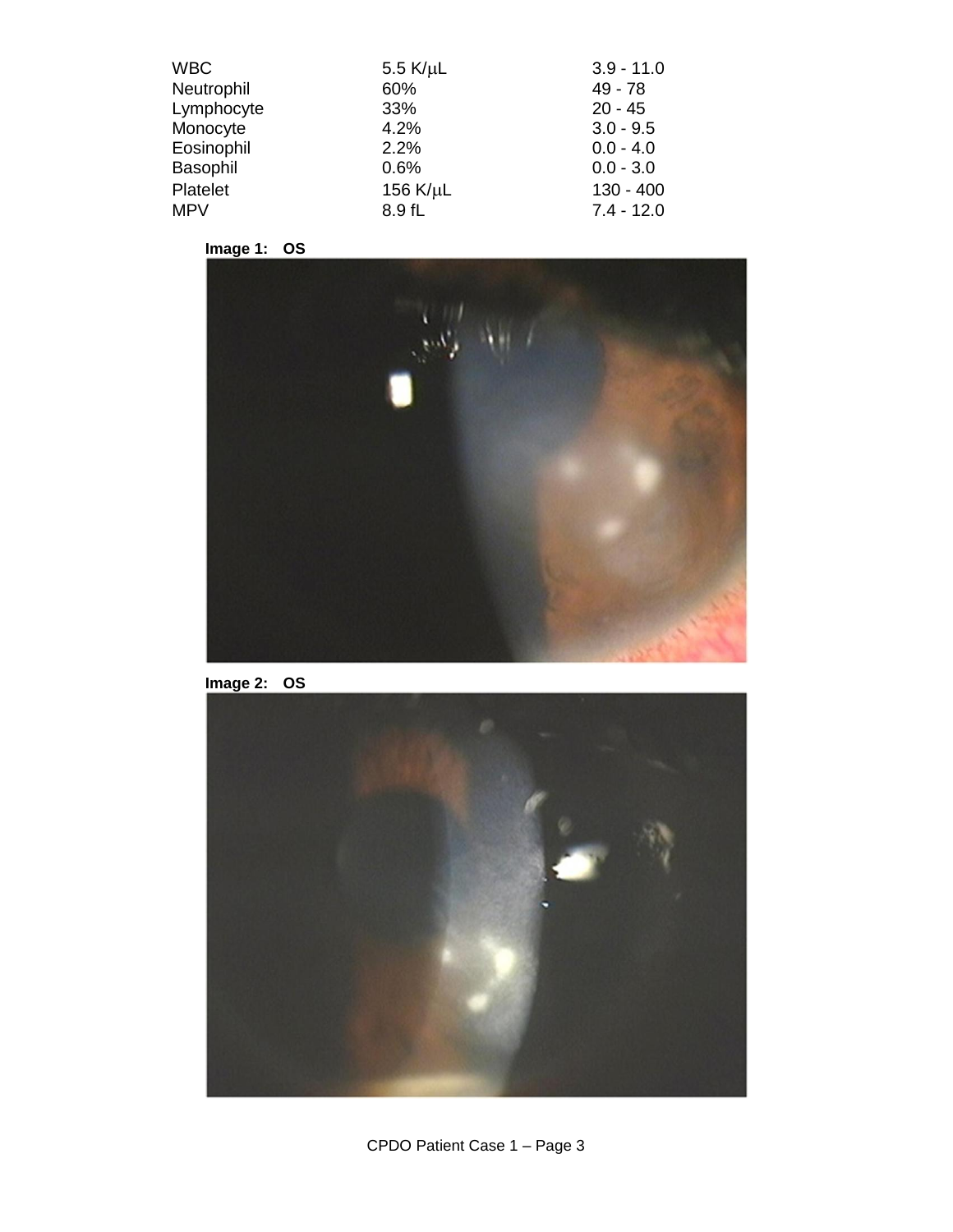

## **1. Which of the following is the most likely diagnosis?**  *(Item type - Diagnosis)*

- a. Bacterial keratitis
- b. Epidemic keratoconjunctivitis
- c. Fungal keratitis
- d. Herpes simplex keratitis
- e. Syphilitic interstitial keratitis
- f. Herpes zoster keratitis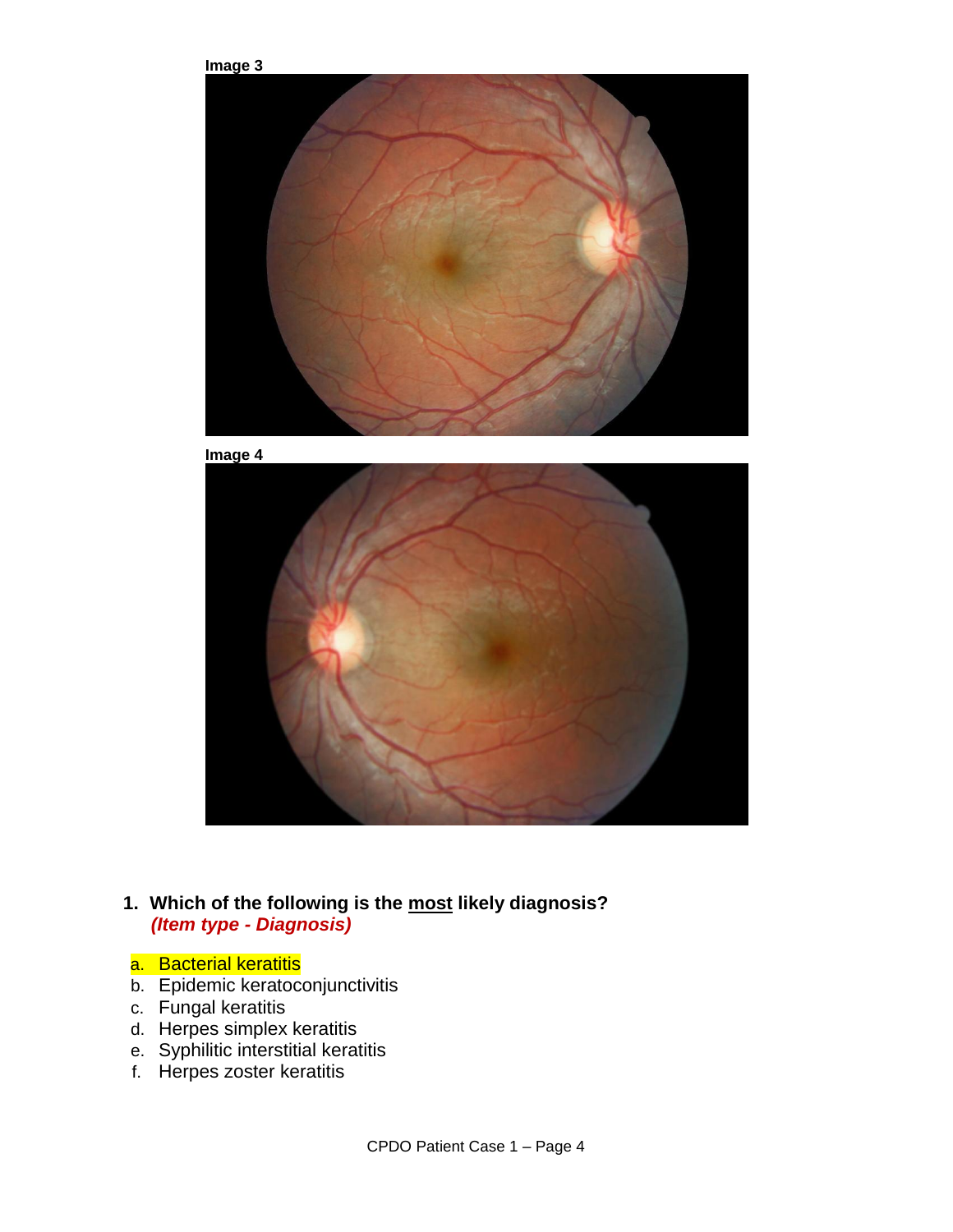- **2. Given this patient's history, which of the following is most commonly associated with this condition?** *(Item type - Clinical Correlation of Basic Science Principles)*
- a. Herpes simplex virus
- b. Herpes zoster virus
- c. *Treponema pallidum*
- d. *Fusarium* species
- e. *Pseudomonas aeruginosa*
- f. Adenovirus
- **3. Which of the following is the most appropriate initial management for this patient?**  *(Item type - Treatment/Management)*

- a. Ganciclovir gel
- b. Acyclovir po
- c. Loteprednol 0.5% ophth susp
- d. Natamycin gtt
- e. Besifloxacin ophth susp
- f. Penicillin po
- **4. Which 3 of the following would serve as the best indicators that the treatment for this condition is effective? (Select 3 answer options)**  *(Item type - Related to Treatment/Management)*
- a. Reduced intraocular pressure
- b. Diminished corneal neovascularization
- c. Diminished branching lesions
- d. Decreased density of stromal infiltrate
- e. Decreased anterior chamber depth
- f. Decreased anterior chamber reaction
- g. Decreased severity of pain

 *200768 Rev 10.28.13*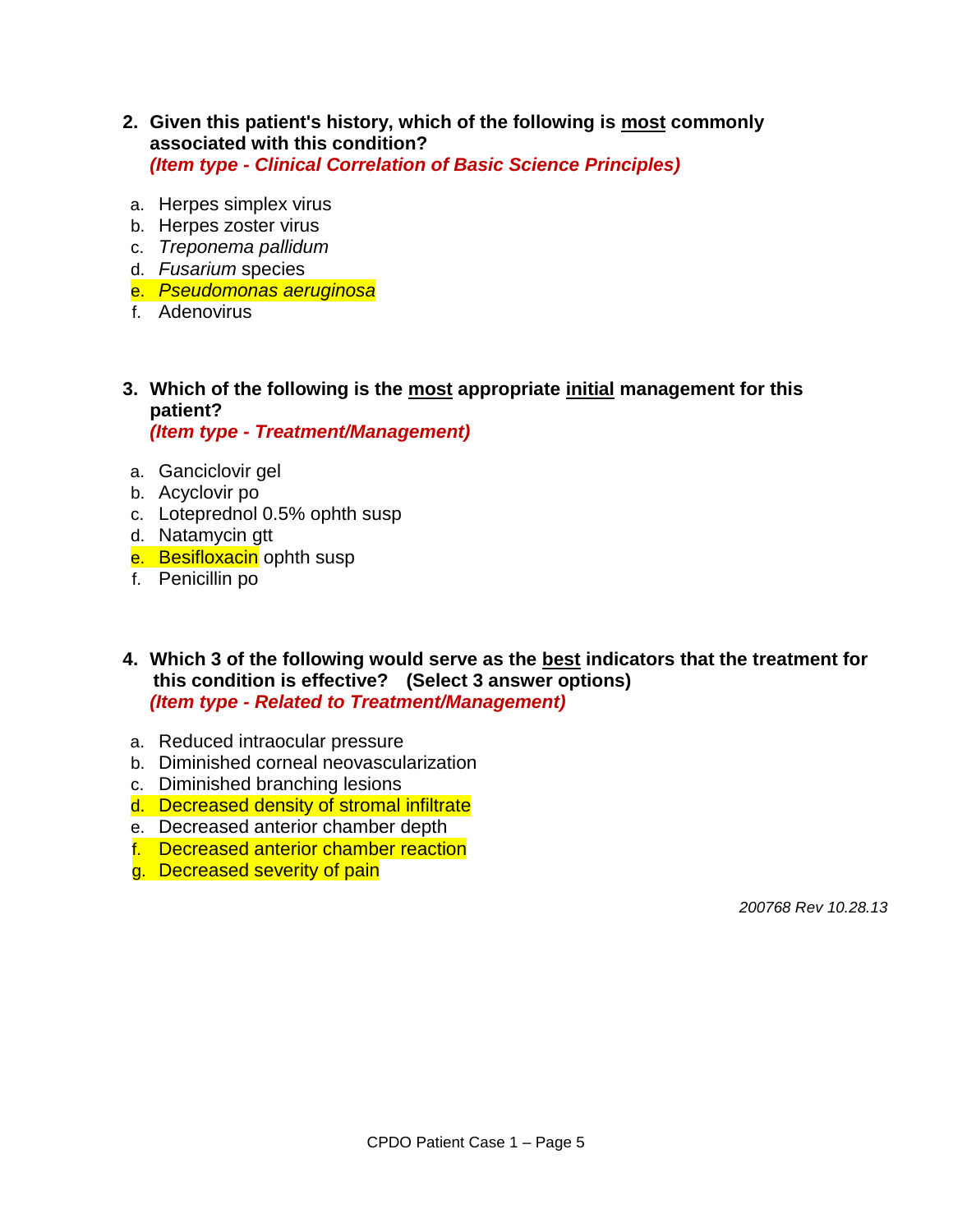# **CPDO Examination - Sample Patient Case 2**

**Demographics** 66-year-old Hispanic male; electrician **Chief complaint** blurry vision **History of present illness Character/signs/symptoms:** blurred vision with shadows **Location:** OS **Severity:** moderate **Nature of onset:** sudden **Duration:** 5 days **Frequency:** constant **Exacerbations/remissions:** worse in the morning **Relationship to activity or function:** worsens in prone position **Accompanying signs/symptoms:** dark spot in superior vision **Secondary complaints/symptoms** fluctuating vision x 1 year in both eyes **Patient ocular history** metallic foreign body OS 10 years ago **Family ocular history** mother: macular degeneration father: glaucoma **Patient medical history** type 2 DM x 28 years; HTN; erectile dysfunction; alcohol abuse; arrhythmia; smoker (half pack/day x 30 years) **Medications used by patient** metformin; Novolin® 70/30; metoprolol; vitamin D3 supplement; sildenafil citrate; aspirin **Patient allergy history** amoxicillin **Family medical history** mother: diabetes; osteoporosis; hypothyroidism; antiphospholipid syndrome father: liver cancer; hypertension; alcoholism; congestive heart failure **Review of systems Constitutional/general health:** poor **Ear/nose/throat:** denies **Cardiovascular:** occasional palpitations **Pulmonary:** coughing **Endocrine:** denies **Dermatological:** denies **Gastrointestinal:** excessively hungry and thirsty **Genitourinary:** frequent urination **Musculoskeletal:** denies **Neurologic:** denies **Psychiatric:** denies **Immunologic:** denies **Hematologic:** leg bruises **Mental status Orientation:** oriented to time, place, and person **Mood:** sad **Affect:** flat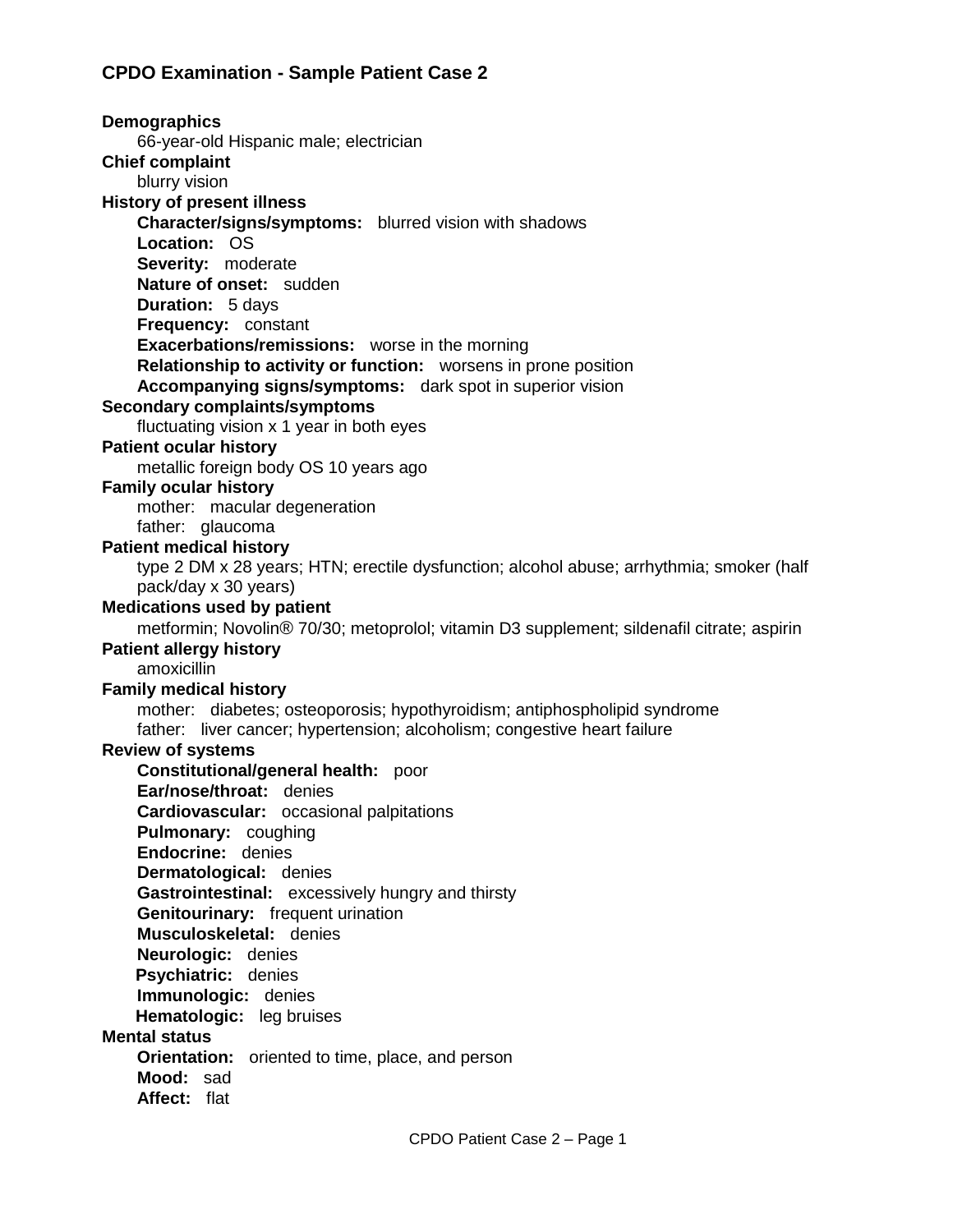**Clinical findings BVA:** Distance OD: 20/30 OS: 20/60 **Pupils:** PERRL, negative RAPD **EOMs:** full, no restrictions **Confrontation fields:** FTFC OD, superior constriction OS **Slit lamp:** lids/lashes/adnexa: unremarkable OD, OS conjunctiva: normal OD, OS cornea: arcus OD, OS anterior chamber: deep and quiet OD, OS iris: normal OD, OS lens: see *Image 1* OD, see *Image 2* OS vitreous: clear OD, OS **IOPs:** 18 mmHg OD, 19 mmHg OS @ 12:45 p.m. by applanation tonometry **Fundus OD:** C/D, macula, posterior pole: see *Image 3* periphery: unremarkable **Fundus OS:** C/D, macula, posterior pole: see *Image 4* periphery: unremarkable **Blood pressure:** 140/85 mmHg, right arm, sitting **Pulse:** 80 bpm, regular **Body mass index:** 30.3 Reference ranges < 18.5 underweight 18.5 - 24.9 normal 25.0 - 29.9 overweight > 30.0 obese **Laboratory tests:** Results Results Reference ranges Glucose 249 mg/dL (H) 65 - 115 (fasting) Urea nitrogen  $37 \text{ mg/dL (H)}$  5 - 24<br>Creatinine 1.6 mg/dL (H) 0.7 - 1.4 Creatinine 1.6 mg/dL (H) Sodium 145 meg/L 136 - 146 Potassium 3.9 meg/L 3.7 - 5.3 Chloride 109 meg/L 101 - 111 CO2 32 meq/L (H) 21 - 31 Calcium 8.7 mg/dL 8.5 - 10.2 Cholesterol 334 mg/dL (H) < 199 Triglyceride 228 mg/dL (H) 30 - 149  $HDL$   $35 \text{ mg/dL (L)}$   $> 40$ LDL 253 mg/dL (H) < 130 HgbA1c 11.2% (H) 4.0 - 6.0 Microalbumin 42 mg/L (H)  $\leq$  30 (random)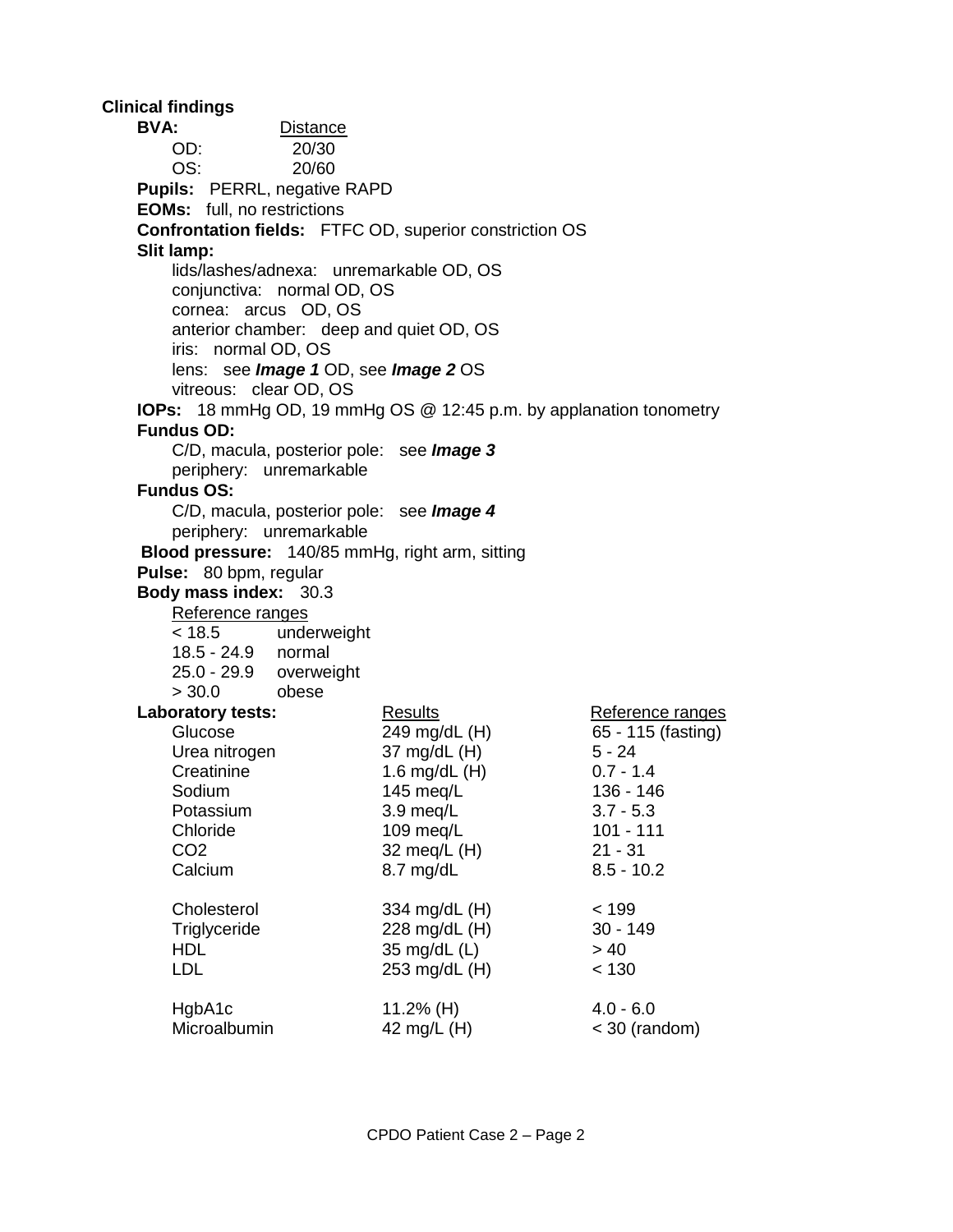| <b>RBC</b>      | 4.9 M/ $\mu$ L   | $4.5 - 5.9$ (male) |
|-----------------|------------------|--------------------|
| Hgb             | 14.1 $g/dL$      | 13.5 - 17.5 (male) |
| Hct             | 43%              | 42 - 54 (male)     |
| <b>MCV</b>      | 88 fL            | $80 - 103$         |
| <b>MCH</b>      | 29 pg            | $26 - 34$          |
| <b>MCHC</b>     | $33$ g/dL        | $30 - 37$          |
| RDW-CV          | 14.2%            | $11.5 - 14.5$      |
|                 |                  |                    |
| <b>WBC</b>      | $6.6$ K/ $\mu$ L | $3.9 - 11.0$       |
| Neutrophil      | 59%              | $49 - 78$          |
| Lymphocyte      | 33%              | $20 - 45$          |
| Monocyte        | 5.8%             | $3.0 - 9.5$        |
| Eosinophil      | 1.9%             | $0.0 - 4.0$        |
| <b>Basophil</b> | 0.3%             | $0.0 - 3.0$        |
| Platelet        | 240 $K/\mu$ L    | $130 - 400$        |
| <b>MPV</b>      | 10.2 fL          | $7.4 - 12.0$       |
|                 |                  |                    |

**Image 1: OD**





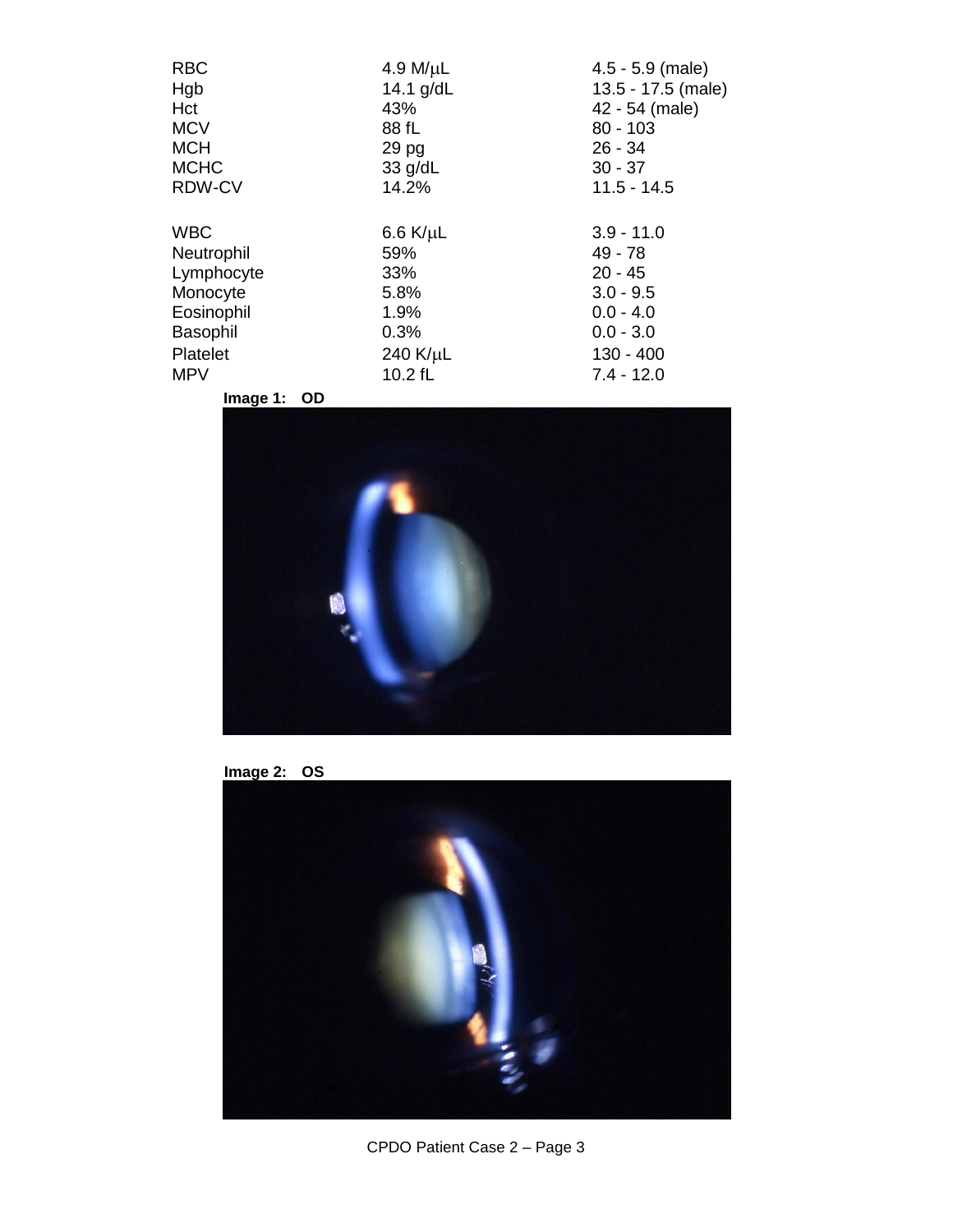



CPDO Patient Case 2 – Page 4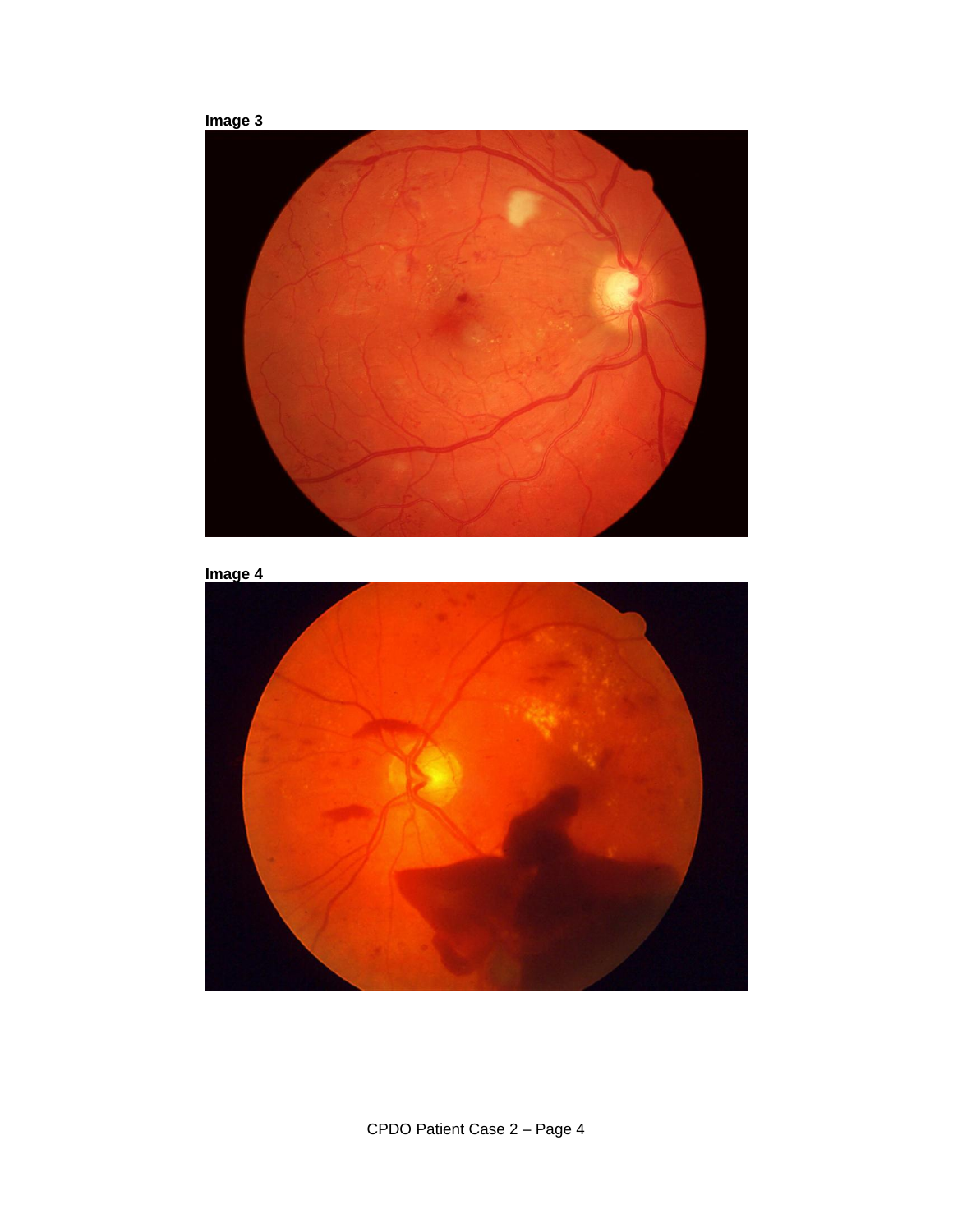**1. Which of the following is the most likely diagnosis for this patient's ocular condition?** 

*(Item type - Diagnosis)*

- a. Sickle cell retinopathy
- b. Severe hypertensive retinopathy
- c. Ocular ischemic syndrome
- d. Proliferative diabetic retinopathy
- e. Ischemic central retinal vein occlusion
- f. Terson syndrome
- **2. Which of the following best describes the pathophysiology of this patient's ocular condition?**  *(Item type - Clinical Correlation of Basic Science Principles)*
- a. Sudden rise in intracranial pressure
- b. Arterial wall thickening
- c. Blockage of venous circulation
- d. Hypoxia-induced vascular endothelial growth factor
- e. Vaso-occlusion of peripheral vessels
- f. Atherosclerotic disease of the internal carotid artery
- **3. This patient's vision in the left eye is worse in the morning primarily due to:**  *(Item type - Clinical Correlation of Basic Science Principles)*
- a. hypoglycemia.
- b. nocturnal hypotension.
- c. gravitational pooling of the hemorrhage.
- d. lagophthalmos.
- e. subluxation of the lens.
- f. low ocular perfusion pressure.
- g. medications taken in the morning.
- **4. Which 2 of the following are most appropriate in the management for this patient's condition in the left eye? (Select 2 answer options)**  *(Item type - Treatment/Management)*
- a. Improved blood pressure control
- b. Increase in aspirin dose
- c. Endarterectomy
- d. Vitrectomy
- e. Intravitreal pegaptanib injection
- f. Panretinal photocoagulation
- g. Folic acid supplementation
- h. Observation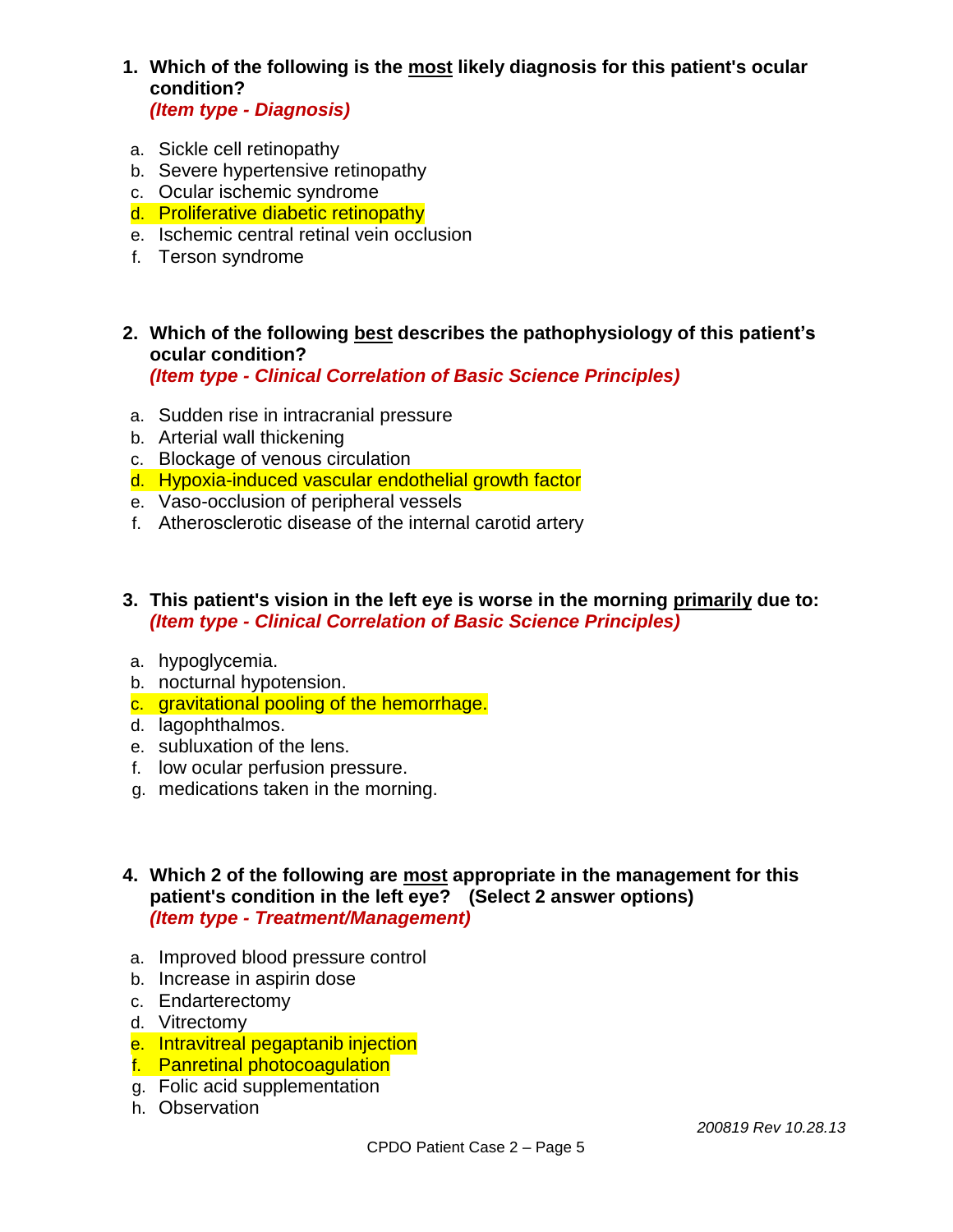### **CPDO Examination - Sample Patient Case 3**

**Demographics** 44-year-old white female; veterinary assistant **Chief complaint** blurry vision **History of present illness Character/signs/symptoms:** hazy, cloudy vision **Location:** OD **Severity:** moderate **Nature of onset:** gradual **Duration:** 1 week **Frequency:** constant **Exacerbations/remissions:** none **Relationship to activity or function:** none **Accompanying signs/symptoms:** floaters; mild pain; photophobia **Secondary complaints/symptoms** none **Patient ocular history** myopia **Family ocular history** mother: retinal detachment father: cataract **Patient medical history** rheumatoid arthritis x 10 years **Medications used by patient** loratidine; flurbiprofen **Patient allergy history** seasonal allergies; NKDA **Family medical history** mother: thyroid disease; rheumatoid arthritis father: heart disease **Review of systems Constitutional/general health:** good **Ear/nose/throat:** denies **Cardiovascular:** denies **Pulmonary:** denies **Endocrine:** denies **Dermatological:** denies **Gastrointestinal:** denies **Genitourinary:** denies **Musculoskeletal:** minor joint pain **Neurologic:** denies **Psychiatric:** denies **Immunologic:** denies **Hematologic:** denies **Mental status Orientation:** oriented to time, place, and person **Mood:** appropriate **Affect:** appropriate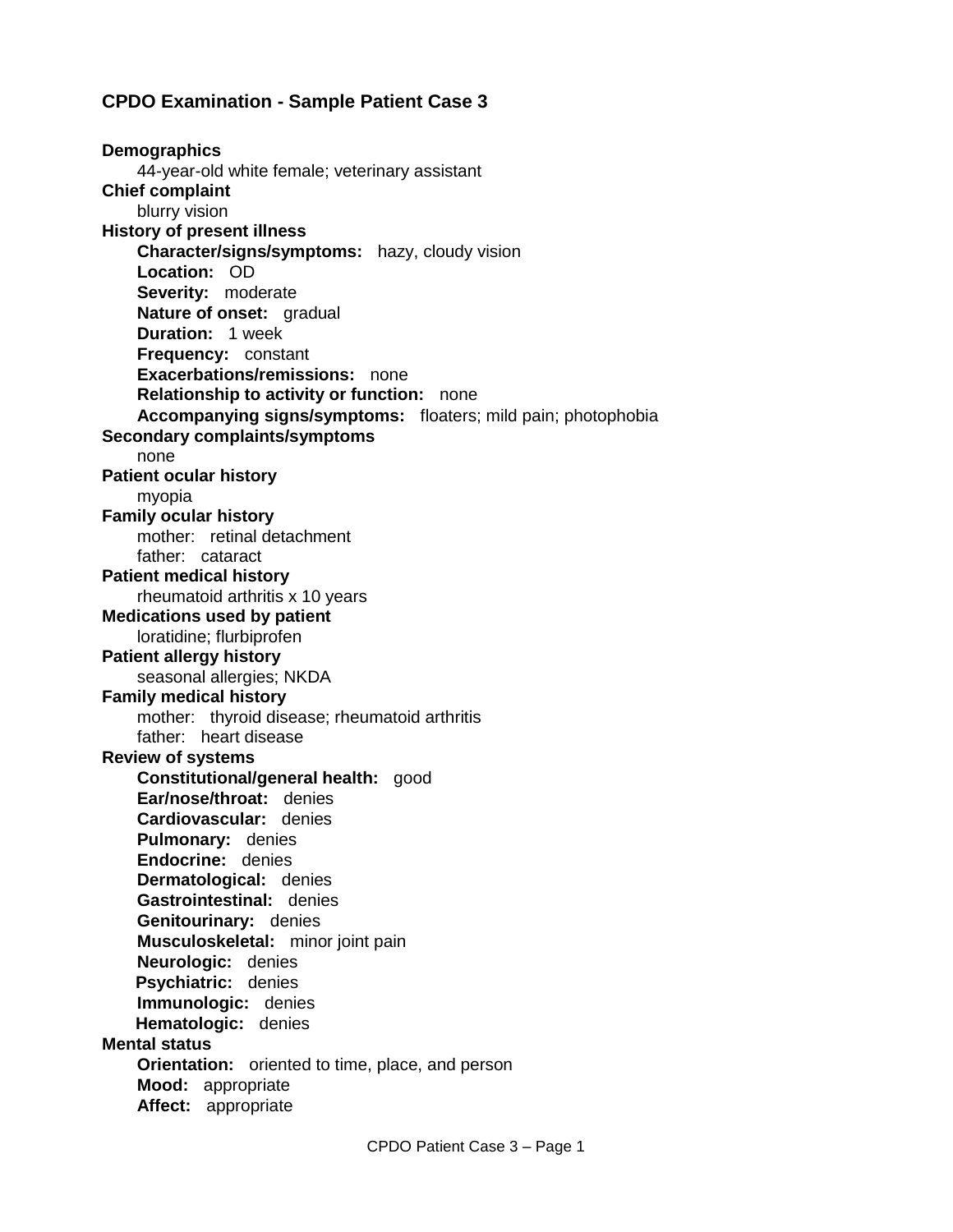**Clinical findings BVA:** Distance Near OD: 20/80 20/80 OS: 20/20 20/20 **Pupils:** PERRL, negative RAPD **EOMs:** full, no restrictions **Confrontation fields:** FTFC OD, OS **Slit lamp:** lids/lashes/adnexa: unremarkable OD, OS conjunctiva: mild injection OD, normal OS cornea: see *Image 1* OD, clear OS anterior chamber: 1+ cells and trace flare OD, clear OS iris: normal OD, OS lens: clear OD, OS vitreous: 2+ vitreous cell OD, clear OS **IOPs:** 14 mmHg OD, 18 mmHg OS @ 3:00 p.m. by applanation tonometry **Fundus OD:** C/D, macula, posterior pole: see *Image 2* periphery: see *Images 3 - 4* **Fundus OS:** C/D, macula, posterior pole: see *Image 5* periphery: unremarkable **Blood pressure:** 115/70 mmHg, right arm, sitting **Pulse:** 65 bpm, regular **Body mass index:** 21.7 Reference ranges < 18.5 underweight 18.5 - 24.9 normal 25.0 - 29.9 overweight > 30.0 obese **Laboratory tests:** Results Results Reference ranges Glucose 99 mg/dL 65 - 115 (fasting) Urea nitrogen 18 mg/dL 5 - 24 Creatinine 1.1 mg/dL 0.7 - 1.4 Sodium 142 meg/L 136 - 146 Potassium 4.8 meg/L 3.7 - 5.3 Chloride 108 meg/L 101 - 111 CO2 27 meq/L 21 - 31 Calcium 9.9 mg/dL 8.5 - 10.2 Cholesterol 182 mg/dL < 199 Triglyceride 86 mg/dL 30 - 149  $HDL$   $51 \text{ mg/d}L$   $> 40$ LDL 114 mg/dL < 130 RBC  $4.5 M/µL$   $4.0 - 5.2$  (female) Hgb 14.1 g/dL 12.0 - 16.0 (female) Hct 42% 37 - 47 (female) MCV 93 fL 80 - 103 MCH 31 pg 26 - 34 MCHC 30 - 37 RDW-CV 12.9% 11.5 - 14.5

CPDO Patient Case 3 – Page 2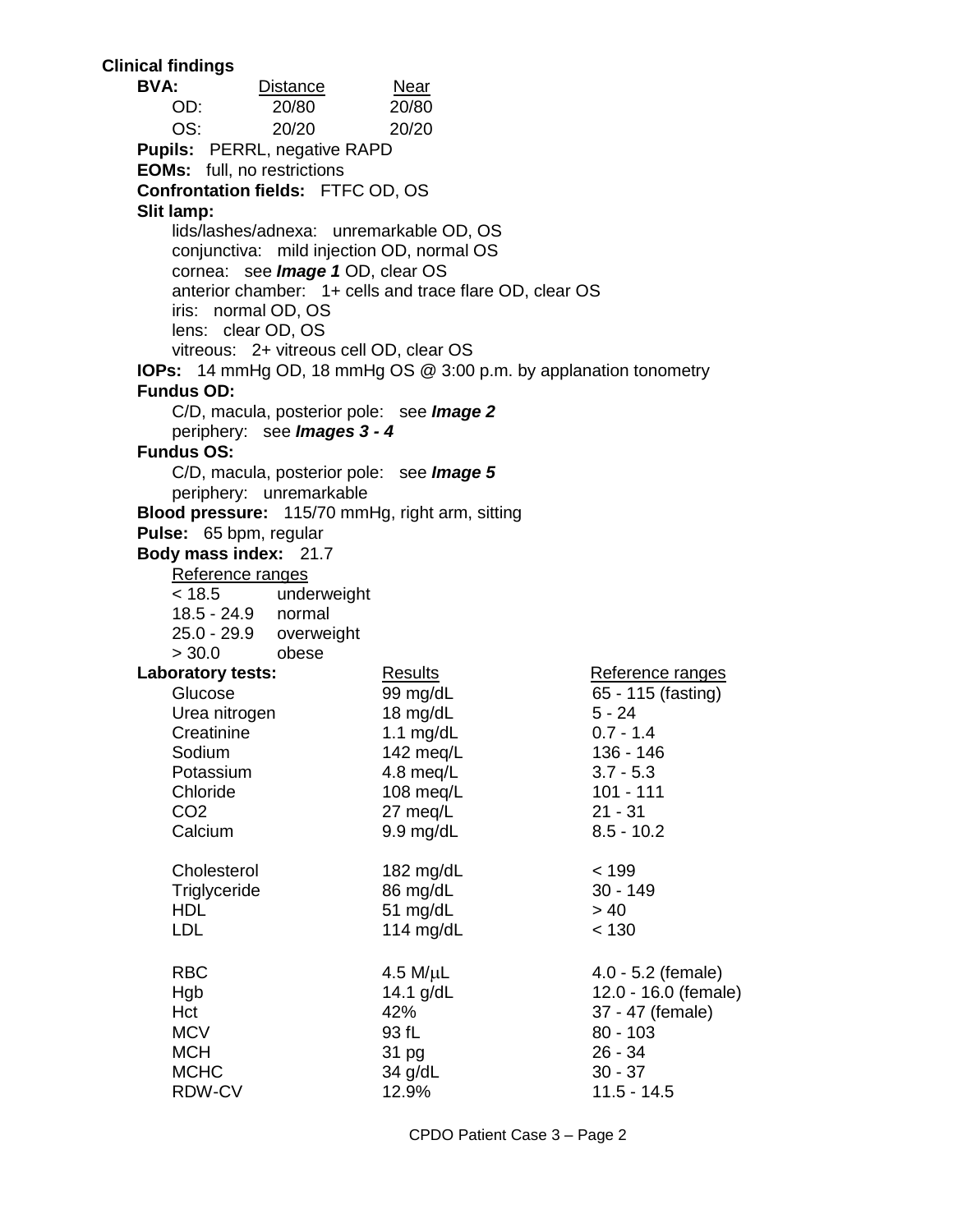| <b>WBC</b> | $9.7$ K/ $\mu$ L | $3.9 - 11.0$ |
|------------|------------------|--------------|
| Neutrophil | 65%              | $49 - 78$    |
| Lymphocyte | 21%              | $20 - 45$    |
| Monocyte   | 7.8%             | $3.0 - 9.5$  |
| Eosinophil | 4.5% (H)         | $0.0 - 4.0$  |
| Basophil   | 1.7%             | $0.0 - 3.0$  |
| Platelet   | 255 K/µL         | $130 - 400$  |
| <b>MPV</b> | 9.5fL            | $7.4 - 12.0$ |







CPDO Patient Case 3 – Page 3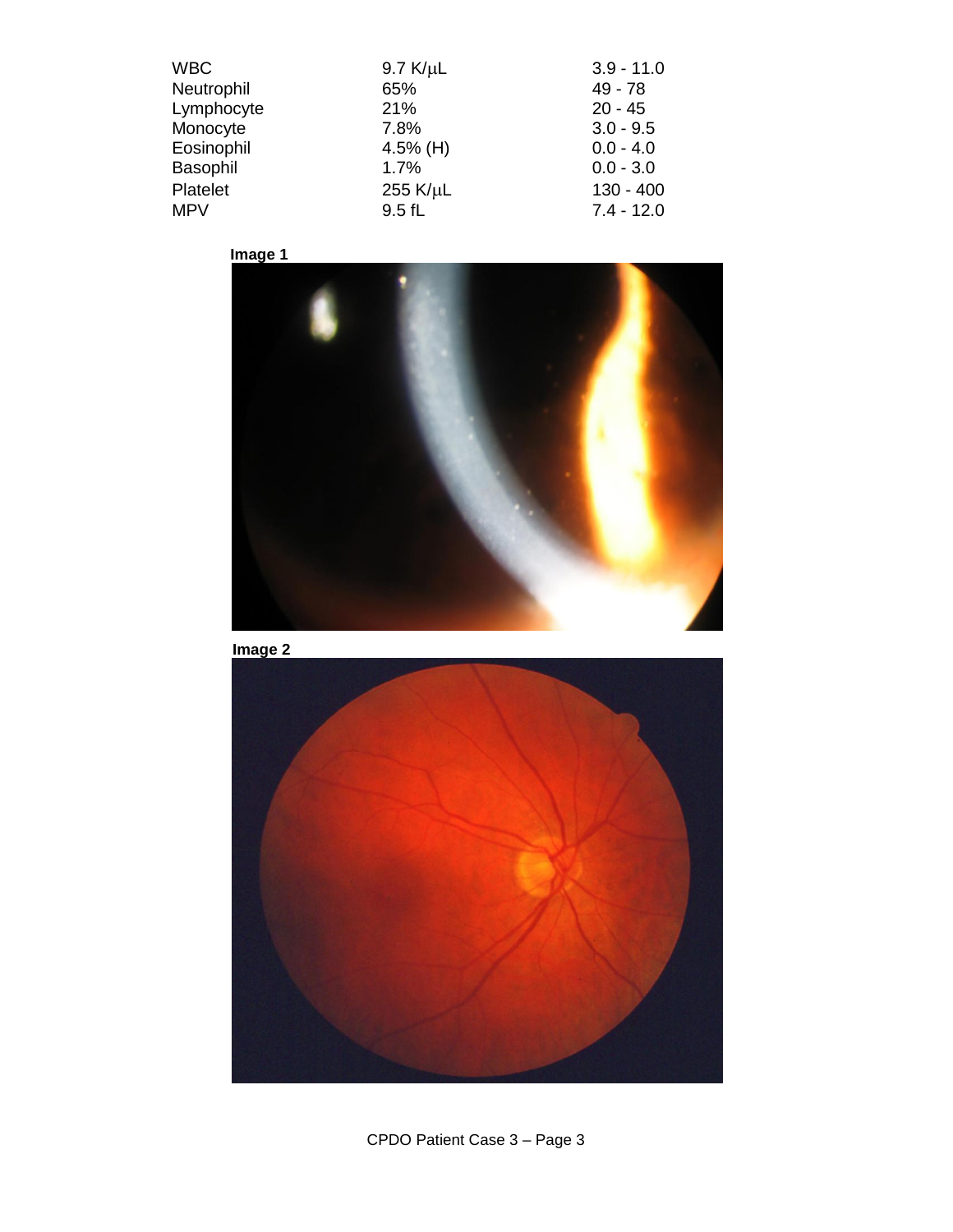



**Image 4: magnified**

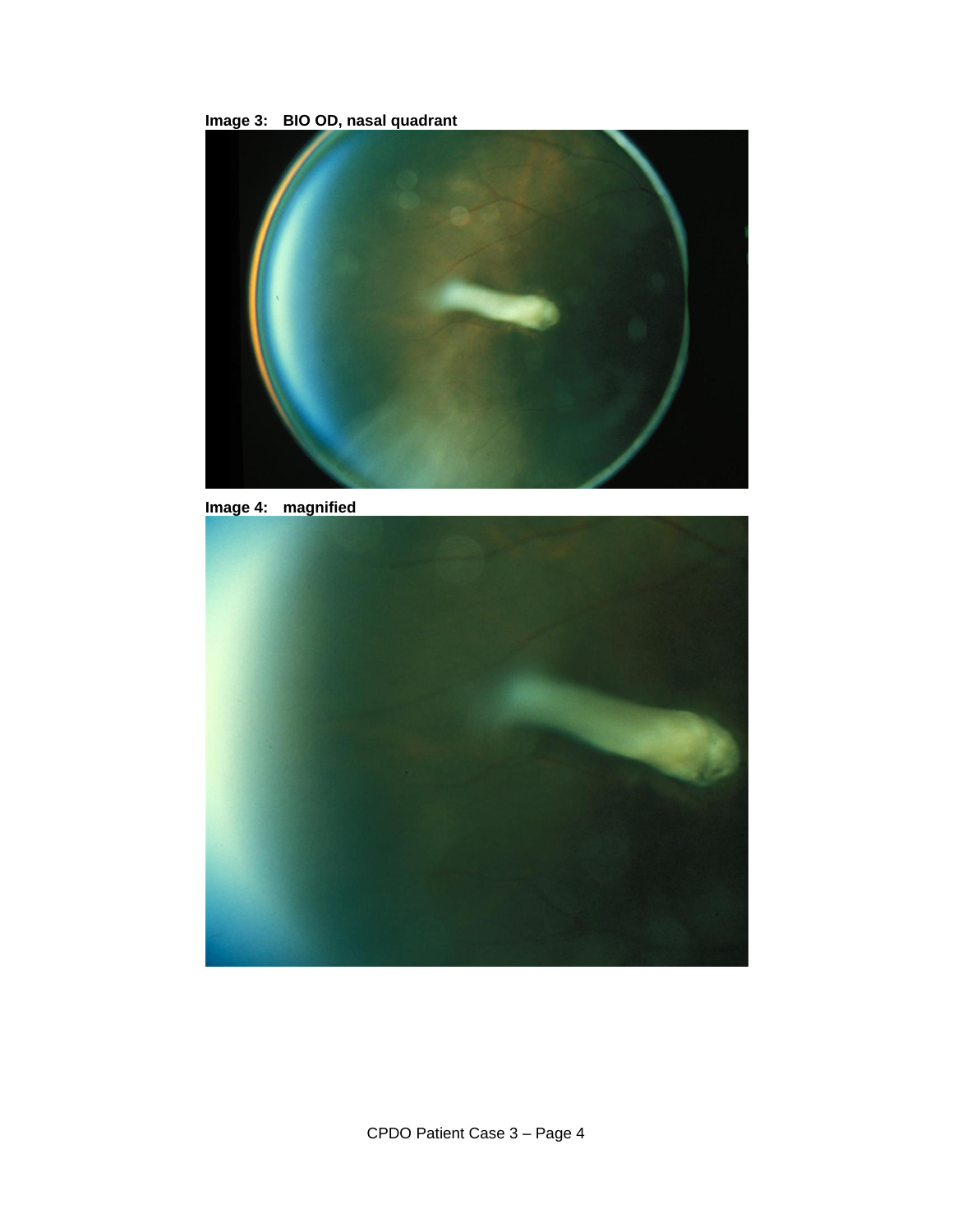

- **1. The fundus findings OD are most suggestive of which of the following conditions?**  *(Item type - Diagnosis)*
- a. Sickle cell retinopathy
- b. Ocular toxoplasmosis
- c. Presumed ocular histoplasmosis syndrome
- d. Sarcoid retinopathy
- e. Ocular toxocariasis
- f. Familial exudative vitreoretinopathy

### **2. The finding visible in** *Images 3 - 4* **is most consistent with:**  *(Item type - Related to Diagnosis)*

- a. "sea-fan" neovascularization.
- b. chorioretinitis.
- c. a peripheral vitreoretinal granuloma.
- d. a chorioretinal scar.
- e. periphlebitis.
- f. the development of vascular exudative leakage.